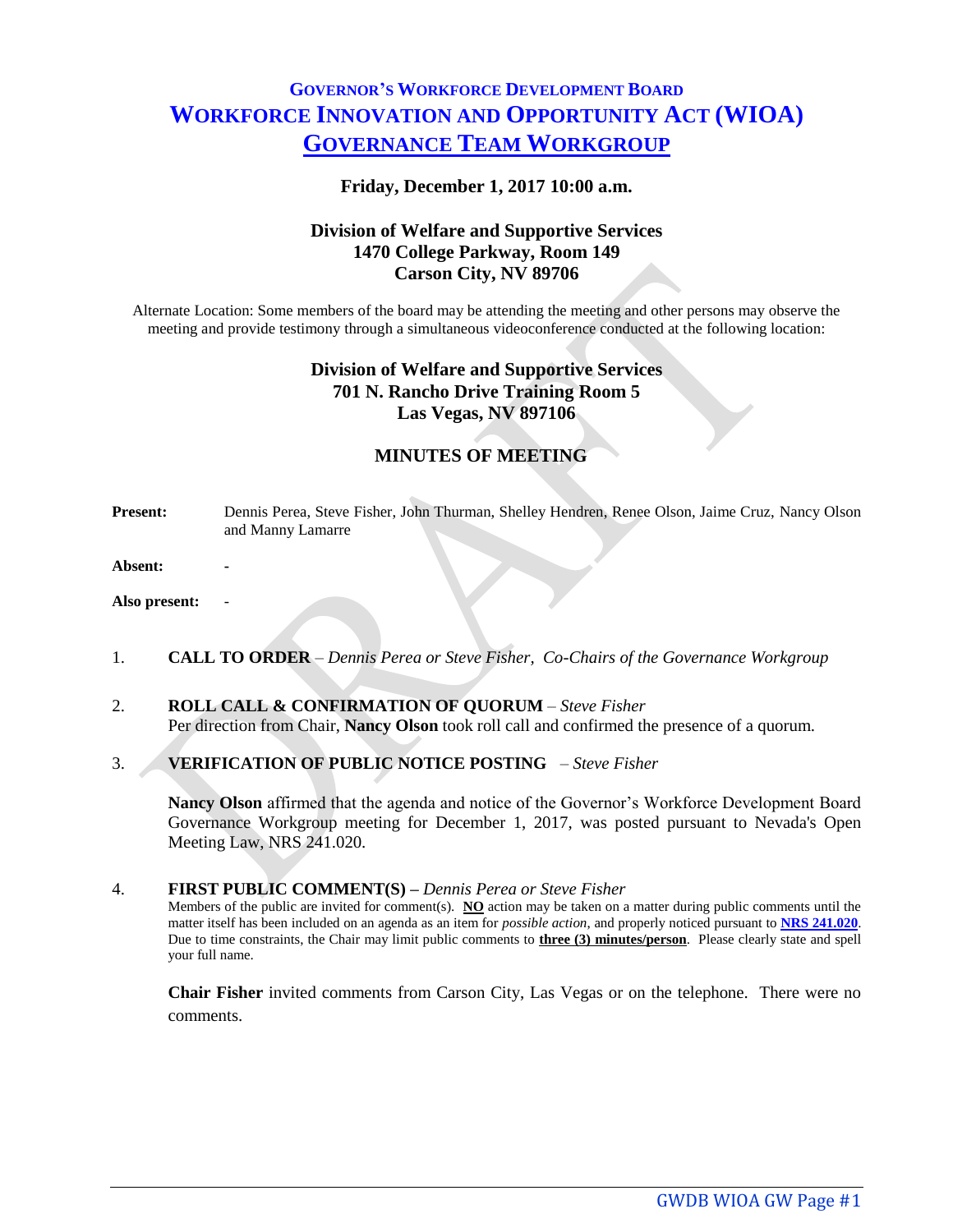## 5. **DISCUSSION/FOR POSSIBLE ACTION:** DEPARTMENT OF EDUCATION STATE PLAN REVISIONS – *Nancy Olsen*

**Nancy Olson,** state that the Department of Education (DOE) had been made aware of a requirement to be added to the State Plan specific to Title II General Education Provisions Act (GEPA) regarding equitable access. The change is an added statement that the Plan will equitable access to those with disabilities and or English as a second language. They have not received the final details of where it should be added in the Plan. **Chair Fisher** stated the plan does state in "general" that all partners would provide that. **Ms. Olson** said the Plan does, however there must be a specific statement for GEPA. They are awaiting further guidance on what section this statement should appear in the Plan. **John Thurman,** is this system wide requirement? **Ms. Olson said it comes from the DOE** so it may not be system wide. **John Thurman,** *if* this is not system wide should it not just appear in the section for Title II? **Ms. Olson** said that may be the case but they are waiting for their "Policy Memo" for direction/guidance from DOE similar to Training and Employment Guidance Letter (TEGL) from the United States Department of Labor (DOL). **Dennis Perea** said this would not have to go before the Board as it falls under a technical adjustment. **Manny Lamarre** would like the Governor's Workforce Development Board (GWDB) Executive Committee (EC) to review. **Ms. Olson** said the due date was April 1, 2018 and requested federal guidance. **Shelley Hendren** requested that item #6 be reviewed with item #5 as the Vocational Rehabilitation (VR) section of the Unified Plan must be resubmitted starting on page #191-250, as required by DOE and The Rehabilitation Services Administration (RSA) every two years. The changes must be done and updated in the portal by July 1, 2018 and sounds like it would have to go before the EC and the full GWDB. **Mr. Lamarre** wanted to know what constitutes a subsequent change for planning purposes for the board to meet the required deadlines. **Ms. Olson**  said there was no federal guidance on what constituted a subsequent change. Committee agreed that the DOE changes sounded technical but the VR changes sounded very subsequent and would require the full approval process. **Ms. Olson** wanted the committee to be aware that there are significant items that will need to be updated that we did not have federal guidance on at the time of submission or have become outdated. **Ms. Hendren** stated that VR is *required* to make the changes but does the Committee really had an appetite to change the things that are not required by the Plan for 2 more years. **Ms. Olson** said only subsequent changes would be needed. **Ms. Hendren** stated that employer penetration rate and the repeat business customer rate are the measures for serving employers which are not in the Plan and asked Mr. Perea and Mr. Lamarre's opinion if the Committee should make the changes now or wait. **Mr. Lamarre** stated that we should start updating a draft document even if it is not required then present to the board when ready.

#### **Discussion Only. No Action was taken**

6. **DISCUSSION/FOR POSSIBLE ACTION –** VOCATIONAL REHABILITATION STATE PLAN REVISIONS – *Shelly Hendren*

**Discussion Only. No Action was taken on both**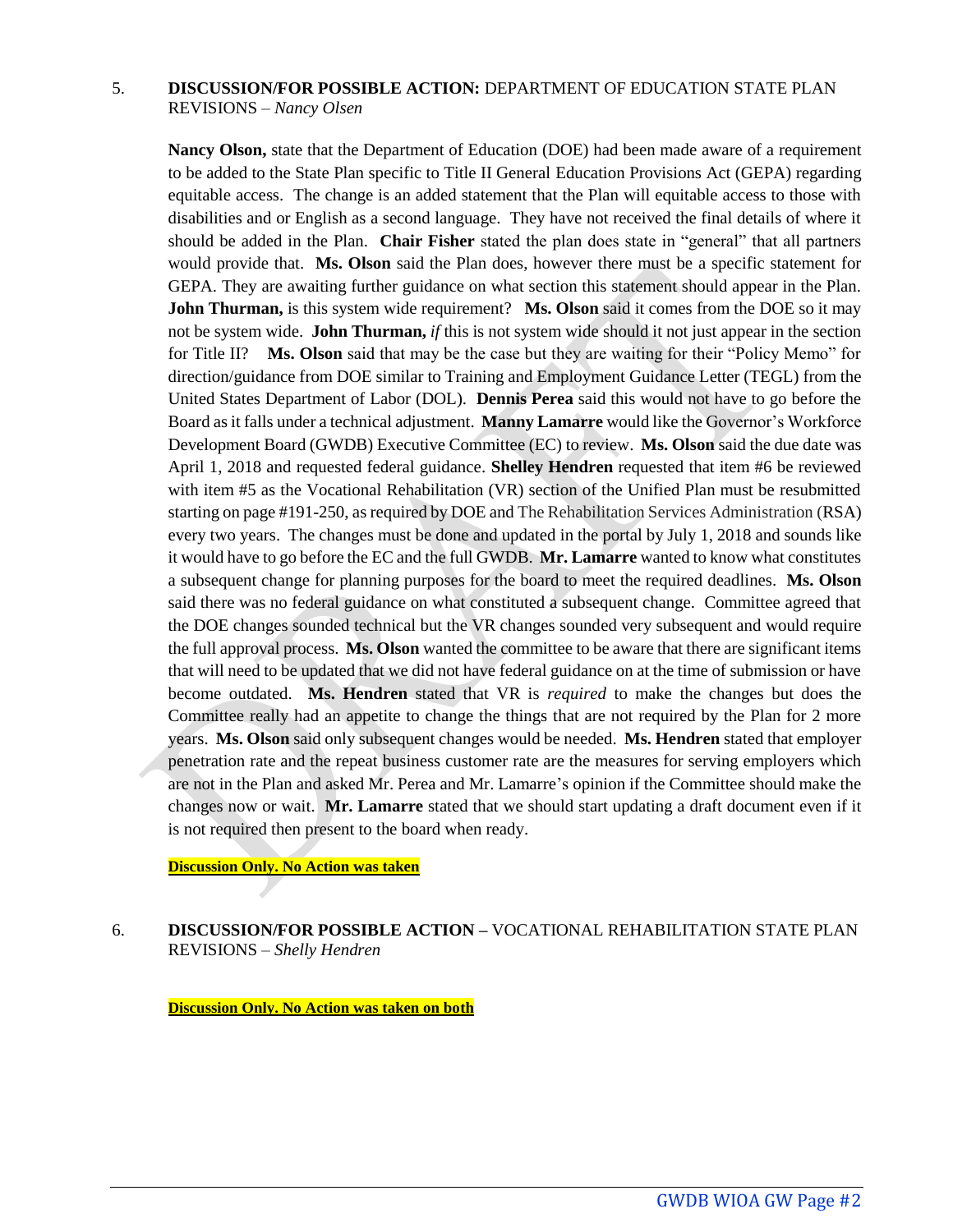7. **DISCUSSION/FOR POSSIBLE ACTION –** OVERVIEW OF WISCONSIN CREDENTIAL ATTAINMENT AND MEASURABLE SKILL GAINS STRATEGIES AND NEXT STEPS – *Shelly Hendren*

**Ms. Hendren** liked the Wisconsin model and is a recognized model nationally breaking out Title I or Title II if the requirements are slightly different. Ms. Hendren added that this is properly housed with the Governor's Office of Workforce Innovation (OWINN) and they would provide any of the needed resources or assistance. **Mr. Lamarre** will bring back some ideas before this Committee for review. **Mr. Thurman** added that data collection would not fall under the purview of this Committee but there needs to be something out there that governs how the data from *SARA (program developed by the Career Index (TCI) a virtual assistant software designed to contact clients/consumers via text and/or email* is collected. **Ms. Hendren** sent out a document from the Workforce Innovations Technical Assistance Center (WNTAC) for the Committee that represents all the core programs for review. Page 1 Section 1 has a listing of discussion topics to guide the Committee in conversations regarding strategies and expectation of collection of common reporting measures. Pages 6-7 might be helpful in regards to data sharing agreements moving forward; state wage interchange system; and reasons to obtain access to federal or military employment records. **Ms. Olson** said the original workgroups might be helpful for this task. **Mr. Lamarre** stated that there are no formal working groups but he agreed we need to have full leverage and capabilities of Nevada P-20 to Workforce Research Data System (NPWR) to have a unified system. Nevada System of Higher Education (NSHE) and the Department of Employment, Training and Rehabilitation (DETR) already have data sharing agreements as well as Department of Motor Vehicles (DMV) and DETR. These agreements need to be reviewed to see if they can and should be expanded to include Title II. **Ms. Olson** requested a copy of the agreements to see if adult education can and should be included. **Mr. Perea** will provide copies to this Committee. **Ms. Hendren** wanted to know if the agreement includes the common performance measures and specifically for Title IV VR as they need the means to gather credential obtainment. **Mr. Perea** stated it is not that detailed. It was agreed that each agency head should nominate someone to be on a small informal data sharing working sometime in January. **Ms. Hendren** will send out an email in late January to this Committee for nomination for the work session and copies of the WNTAC document. **Chair Fisher** restated that there would be two informal groups 1) on credentials 2) data sharing. Every state in the agreement has to have a Performance Accountability Customer Information Agency (PACIA).

**Discussion only. No Action was taken**

8. **DISCUSSION/FOR POSSIBLE ACTION:** DISCUSSION AND POSSIBLE ACTION REGARDING DATES, TIMES, AND AGENDA ITEMS FOR FUTURE MEETINGS – *Dennis Perea or Steve Fisher*

Committee agreed no future meetings are needed at this time. Items number 5 and 6 to be placed on that future agenda. **Ms. Olson** would like to see system wide cross training on the next agenda. **Mr. Lamarre** agreed for the need for a system wide and one-stop cross training. **Ms. Olson** stated that other states have already implemented this type of training and we could use there model. **Mr. Lamarre** tasked Ms. Olson to lead the effort and collect the information for the Committee early next year.